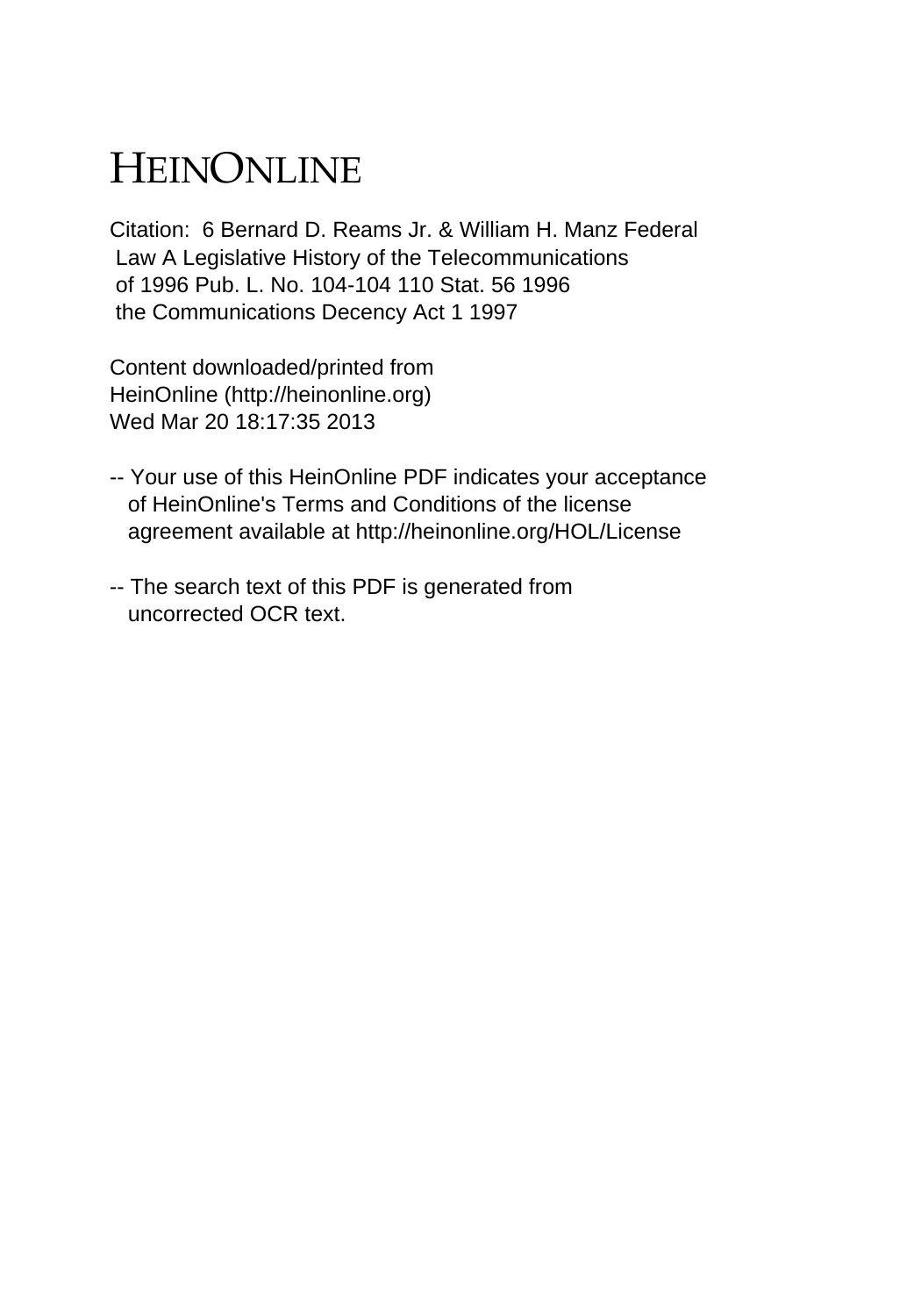104TH CONGRESS **1st SESSION** 

H.R.912

To permit registered utility holding companies to participate in the provision of telecommunications services.

## IN THE HOUSE OF REPRESENTATIVES

FEBRUARY 13, 1995

Mr. GILLMOR (for himself, Mr. BOUCHER, Mr. FIELDS of Texas, Mr. HALL of Texas, Mr. HASTERT, and Mr. TAUZIN) introduced the following bill; which was referred to the Committee on Commerce

## A BILL

To permit registered utility holding companies to participate in the provision of telecommunications services.

 $\mathbf{I}$ Be it enacted by the Senate and House of Representa- $\overline{2}$ tives of the United States of America in Congress assembled,  $\overline{\mathbf{3}}$ SECTION 1. PARTICIPATION BY REGISTERED UTILITY  $\overline{\mathbf{4}}$ HOLDING COMPANIES IN PROVIDING TELE-5 **COMMUNICATIONS SERVICES.** 6 (a) IN GENERAL.—(1) Notwithstanding any and all  $\overline{\mathbf{7}}$ provisions of the Public Utility Holding Company Act of 8 1935, any subsidiary company, affiliate, or associate company of a registered holding company, except a public-util-9 10 ity company, may engage in, directly or indirectly, any ac-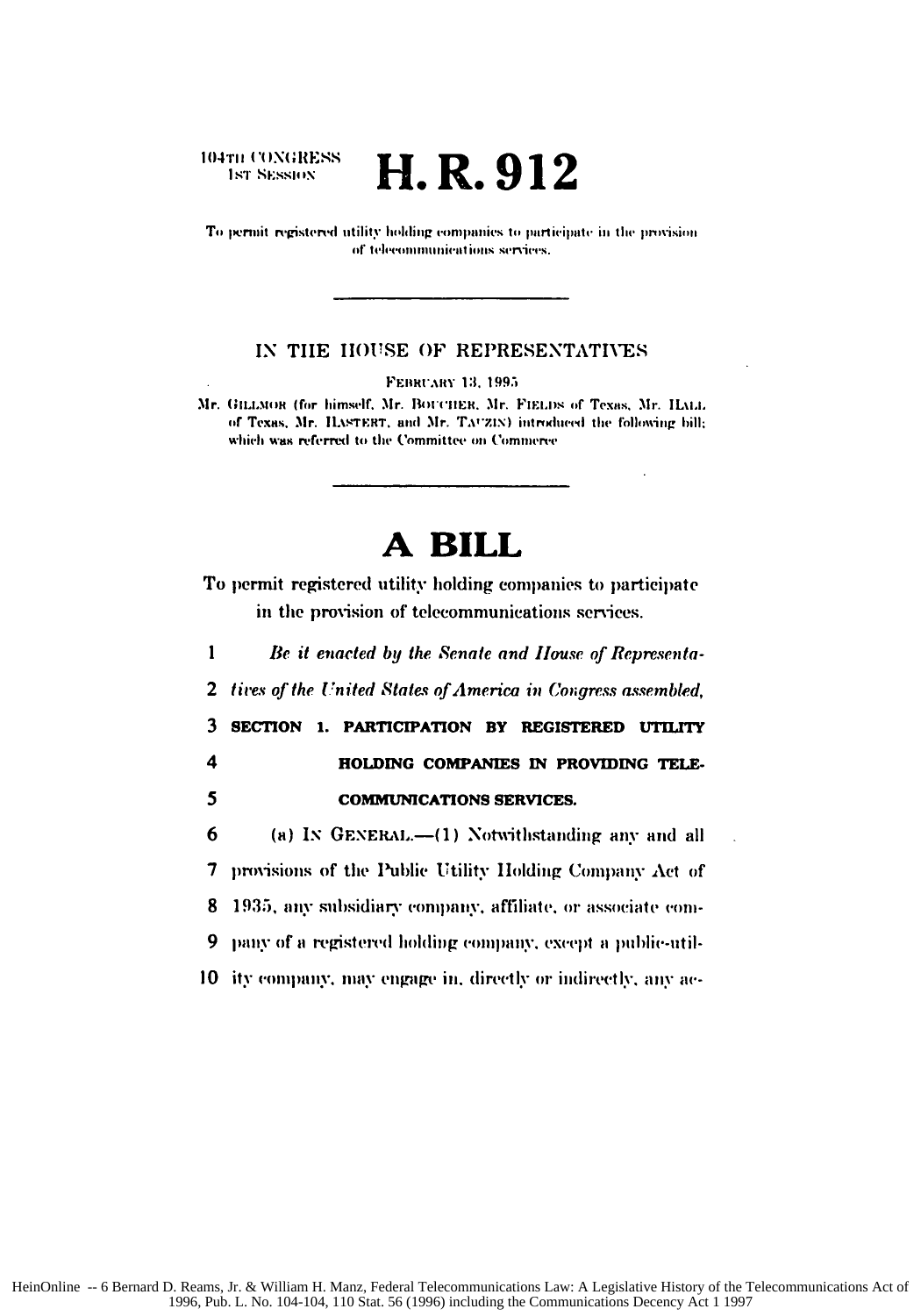I tivity whatsoever, wherever located, necessary or appro-2 priate to the provision of telecommunications services, information services, or other services or products subject 3 to the jurisdiction of the Federal Communications Com-4 mission under the Communications Act of 1934, or energy 5 management or demand-side management services. 6

7 (2) The Securities and Exchange Commission shall have no jurisdiction under the Public Utility Holding 8 9 Company Act of 1935, over a registered holding company, 10 or any subsidiary company, affiliate, or associate company 11 thereof engaging in any activities described in subsection 12  $(a)(1)$ , to enforce any requirement with respect to such 13 Act, or to approve or otherwise review any such activity, 14 including (but not limited to) financing, investing in, ac-15 quiring, or maintaining any interest or entering into affili-16 ate transactions or contracts.

 $17$ (b) PROHIBITION OF CROSS SUBSIDIZATION.-Nothing in this section shall prevent the Federal Energy Regu-18 latory Commission or a State commission from exercising 19 20 its jurisdiction to the extent otherwise authorized under 21 applicable law with respect to prohibiting cross subsidiza-22 tion of the activities described in subsection (a) by a pub-23 lic-utility company in its rates for electric or gas services.

24 (c) REQUIREMENT OF SEPARATE AFFILIATE.-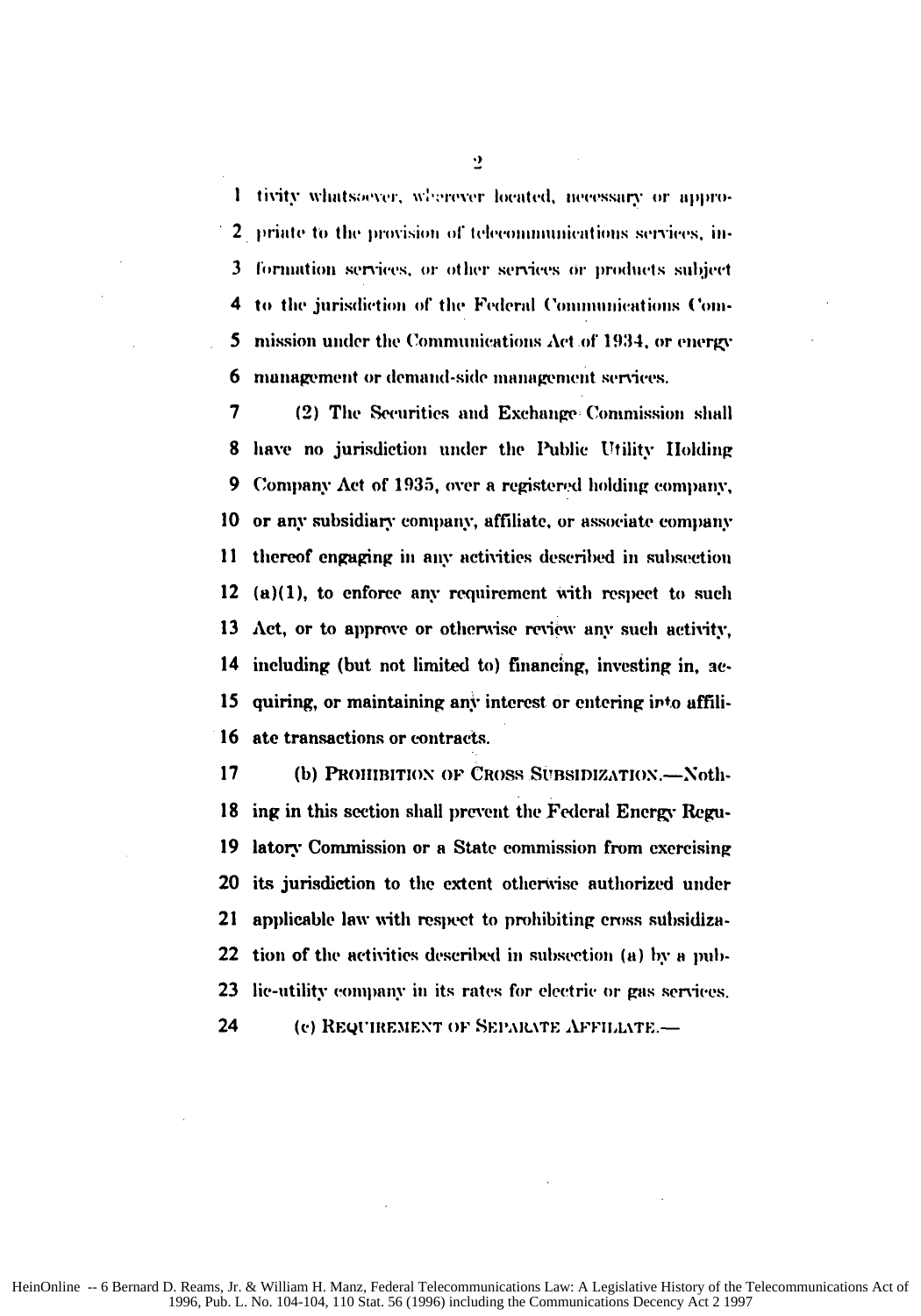$\mathbf{I}$ (1) SEPARATE AFFILIATE.-As provided in sub- $\overline{2}$ section (a), any activity authorized under such sub- $\overline{\mathbf{3}}$ section shall be conducted only through a subsidiary 4 company, affiliate, or associate company that is sep-5 arate from any public-utility company providing elec-6 tric or gas services. The subsidiary company, affili- $\overline{7}$ ate, or associate company required by this subsection need not be separate from any other subsidi-R 9 ary company, affiliate, or associate company that -10 does not provide electric or gas service.

 $11$ (2) SEPARATE BOOKS.-Any subsidiary com- $12$ pany, affiliate, or associate company engaging in any 13 activities described in subsection (a) shall maintain  $14$ separate books, records, or accounts which identify 15 all transactions involving such activities and provide 16 access to such books, records, or accounts to State  $17$ commissions and the Federal Energy Regulatory 18 Commission under the same terms and procedures 19 as provided in section  $201(g)$  to the Federal Power 20 Act.

21 (d) INDEPENDENT AUDIT AUTHORITY FOR STATE 22 COMMISSIONS.-Any State commission with jurisdiction 23 over a public-utility company that is an associate company 24 of a registered holding company and that transacts busi-25 ness with a subsidiary company, affiliate, or associate

 $\mathbf{3}$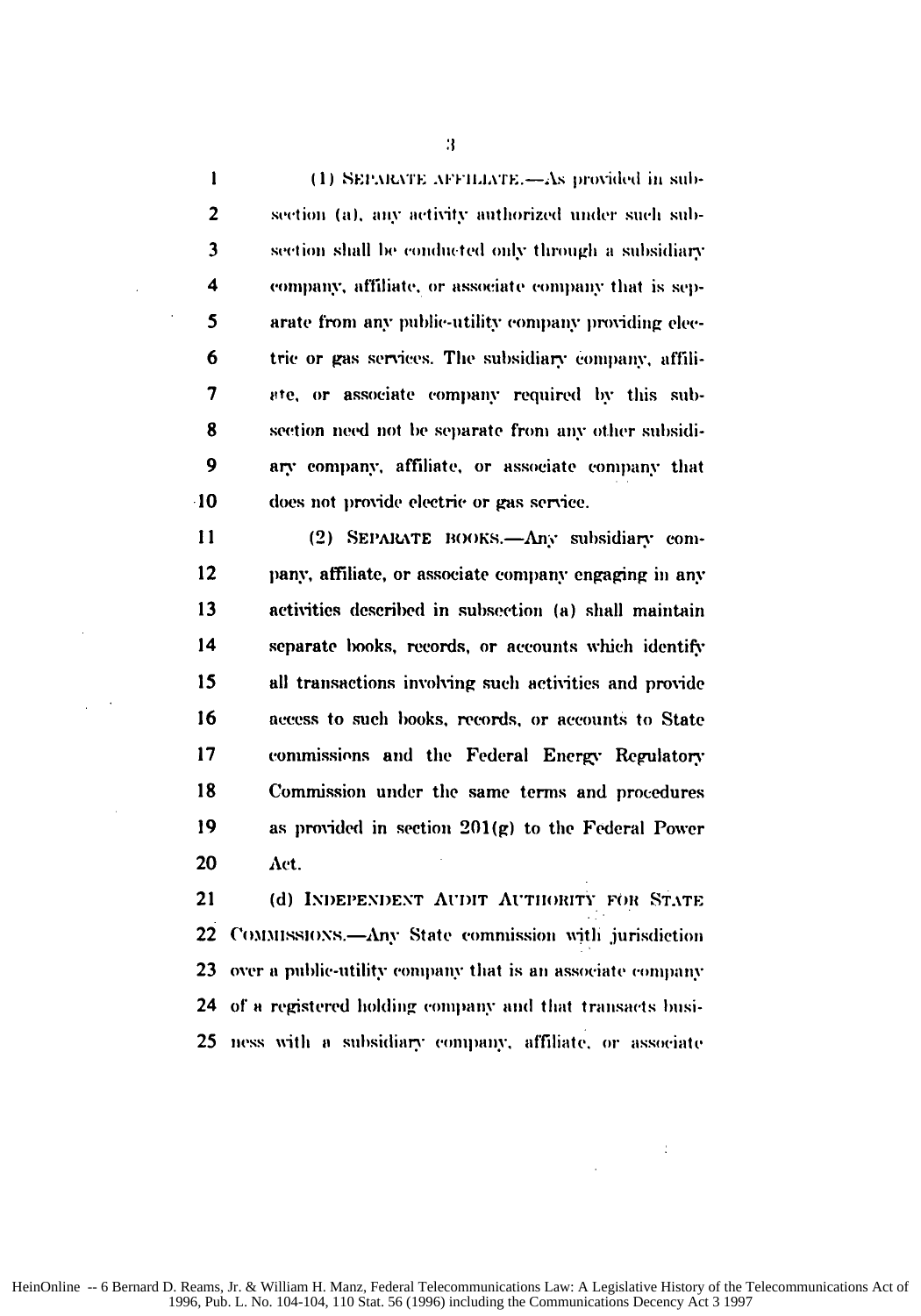I company of such holding company engaging in any activi-2 ties described in subsection (a) may request that the com- $\mathbf{3}$ pany engaging in such activities have performed, no more frequently than on an annual basis, an independent audit 4 5 of transactions between such jurisdictional public-utility 6 company and such company engaging in such activities. 7 Upon such request from a State commission, the company 8 engaging in such activities shall select an independent 9 auditor and bear the costs of performing such an audit. 10 The audit report shall be provided to the State commission  $\mathbf{11}$ within 6 months of the audit request.

12 (e) DEFINITIONS.—All of the terms used in this sec-13 tion and defined in the Public Utility Holding Company 14 Act of 1935 shall have the same meanings as defined 15 therein.

 $\Omega$ 

 $\overline{1}$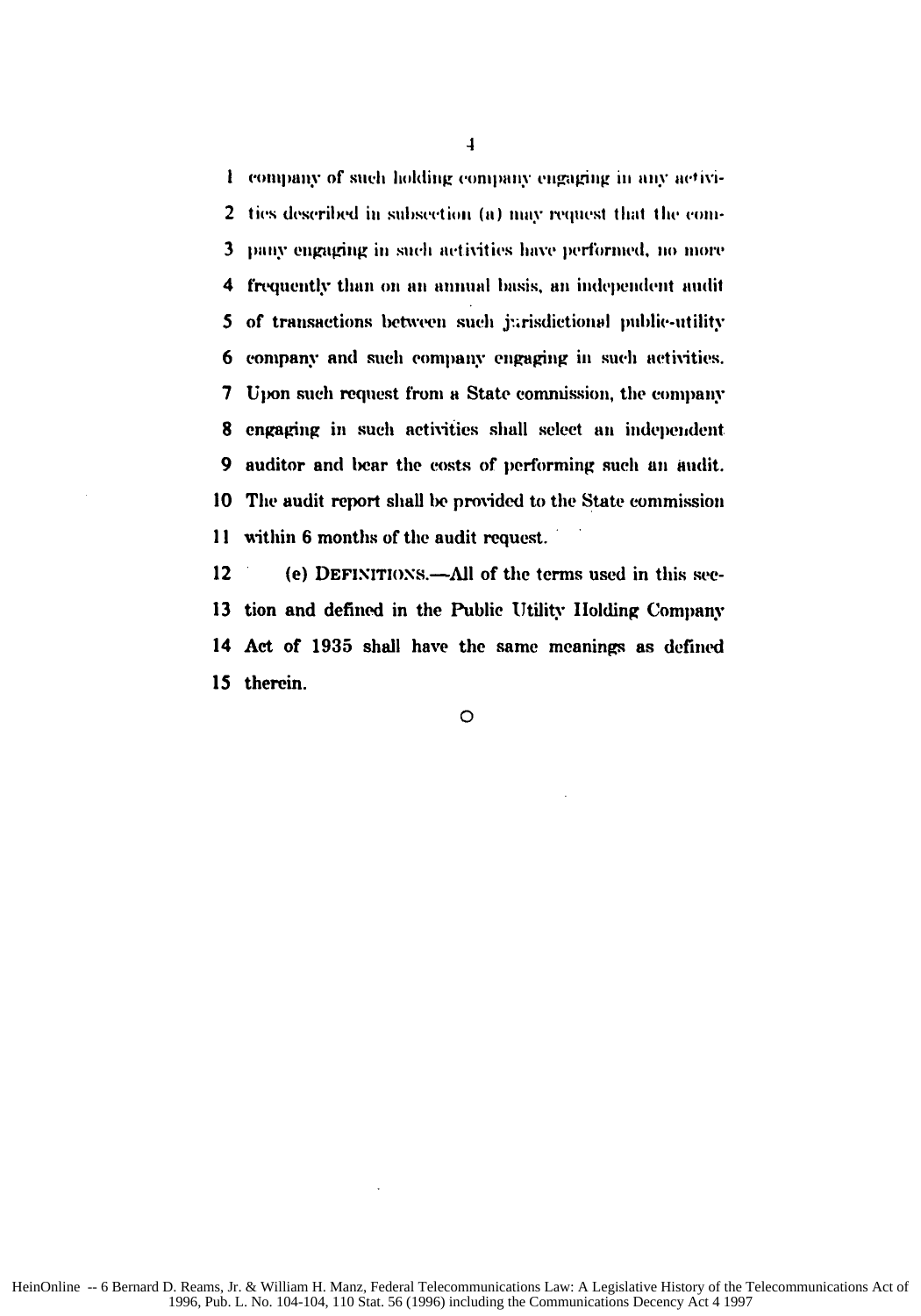Document No. 120

 $\bar{z}$ 

 $\ddot{\phantom{a}}$